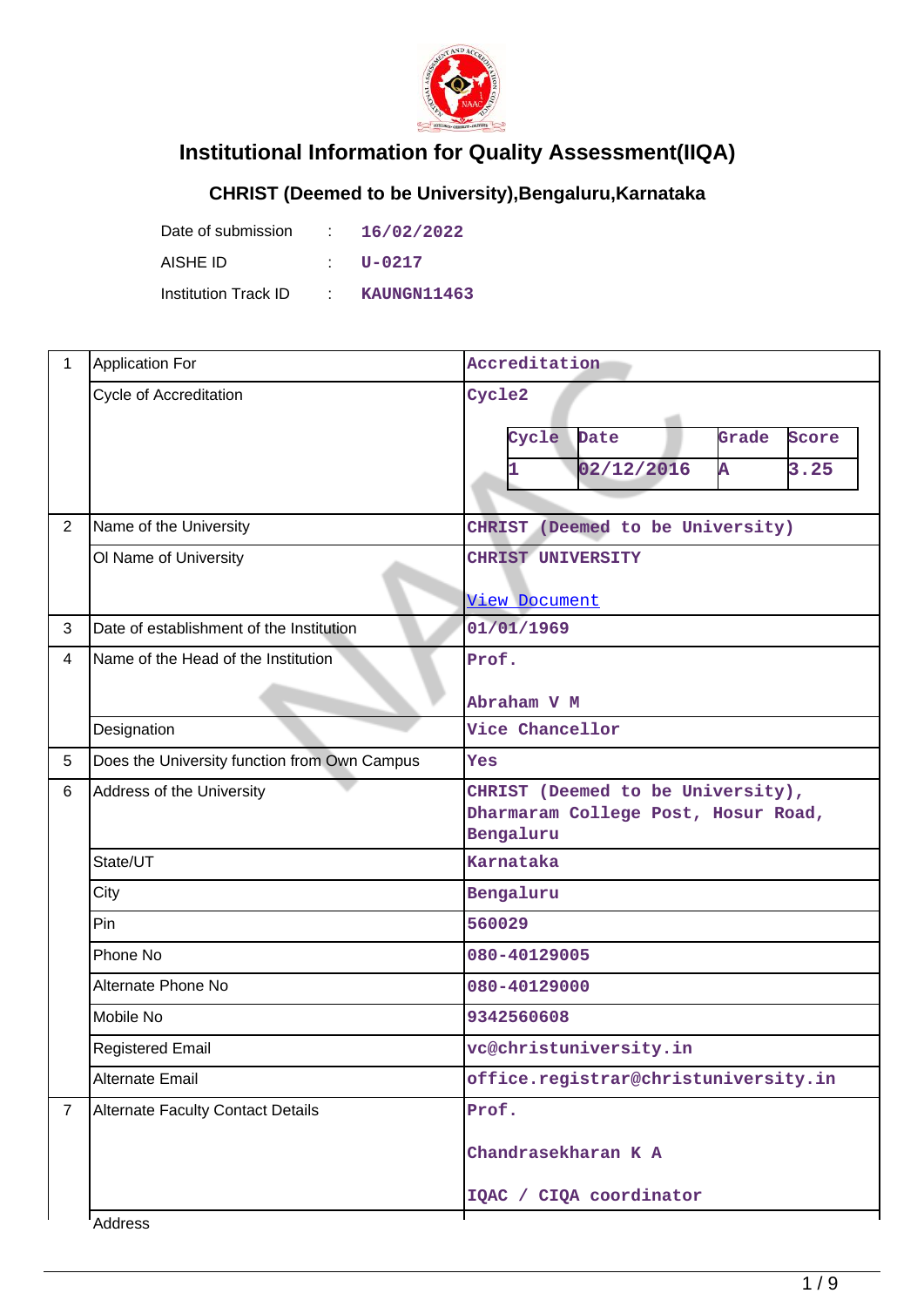|                 |                                                                                                                                               |                    | CHRIST (Deemed to be University).<br>Dharmaram College Post, Hosur Road,<br>Bengaluru |                                                                                                        |
|-----------------|-----------------------------------------------------------------------------------------------------------------------------------------------|--------------------|---------------------------------------------------------------------------------------|--------------------------------------------------------------------------------------------------------|
|                 | State/UT                                                                                                                                      |                    | <b>Karnataka</b>                                                                      |                                                                                                        |
|                 | City                                                                                                                                          |                    | Bengaluru                                                                             |                                                                                                        |
|                 | Pin                                                                                                                                           |                    | 560029                                                                                |                                                                                                        |
|                 | Phone No                                                                                                                                      |                    | 080-40129069                                                                          |                                                                                                        |
|                 | Alternate Phone No                                                                                                                            |                    | 080-40129000                                                                          |                                                                                                        |
|                 | Mobile No                                                                                                                                     |                    | 9945586502                                                                            |                                                                                                        |
|                 | Email                                                                                                                                         |                    |                                                                                       | director.iqac@christuniversity.in                                                                      |
|                 | <b>Alternate Email</b>                                                                                                                        |                    | .in                                                                                   | associatedirector.iqac@christuniversity                                                                |
| 8               | Website                                                                                                                                       |                    |                                                                                       | www.christuniversity.in                                                                                |
| 9               | Has the Institution completed 6 years of existence /<br>Years of graduation of last two batches                                               |                    | Yes                                                                                   | Year1- 2020 Year2- 2021                                                                                |
| 10              | Nature of the University                                                                                                                      |                    |                                                                                       | Deemed University                                                                                      |
|                 |                                                                                                                                               |                    | View Document                                                                         |                                                                                                        |
| 11              | <b>Type of University</b>                                                                                                                     |                    | Unitary                                                                               |                                                                                                        |
| 12 <sup>°</sup> | campus/PG Center If yes, give details of location(s)                                                                                          |                    |                                                                                       | Does the University have duly recognized Constituent College/Regional Centre/off shore campus/multiple |
|                 | <b>Institute Name</b>                                                                                                                         | State/Country Name |                                                                                       | <b>Address</b>                                                                                         |
|                 | Off Campus                                                                                                                                    | Maharashtra        |                                                                                       | Valor Court, Dasve Lavasa,<br>Mulshi, 412112                                                           |
|                 | Off Campus                                                                                                                                    | Uttar pradesh      | Mariam Nagar, Meerut Road,<br>Ghaziabad, Delhi Ncr, 201003                            |                                                                                                        |
|                 | Approval for Campus: View Document                                                                                                            |                    |                                                                                       |                                                                                                        |
| 13              | Is the Institution recognized under section 2(f) of the<br>UGC Act?                                                                           |                    | <b>No</b>                                                                             |                                                                                                        |
| 14              | Is the Institution recognized under section 12B of the $N$ o<br><b>UGC Act?</b><br>If yes, date of recognition by UGC under section           |                    |                                                                                       |                                                                                                        |
|                 | 12B along with latest Plan General Development<br>Grant release letter                                                                        |                    |                                                                                       |                                                                                                        |
| 15              | If the University is not under the purview of UGC<br>indicate the parent Ministry / Authority under which it<br>was established(attach proof) |                    |                                                                                       |                                                                                                        |
| 16              | Is the institution recognised as a 'University with<br>Potential for Excellence (CPE)' by the UGC?                                            |                    | <b>No</b>                                                                             |                                                                                                        |
| 17              | Is the University offering any programmes recognised Yes<br>by any Statutory Regulatory Authority (SRA)                                       |                    |                                                                                       |                                                                                                        |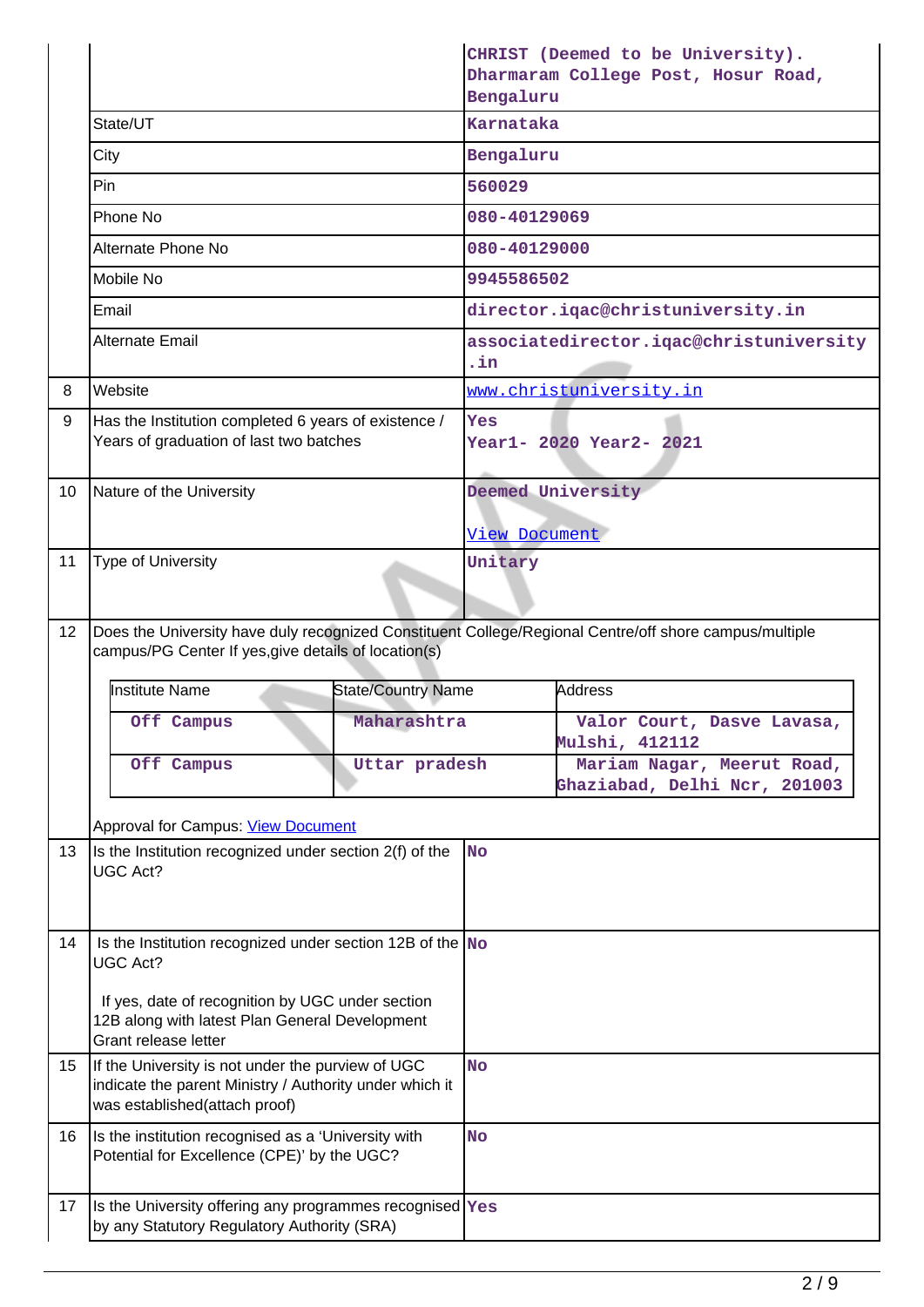| <b>Statutory Regulatory Authorities</b> |                              | SRA program    |              | Document               |
|-----------------------------------------|------------------------------|----------------|--------------|------------------------|
|                                         |                              | <b>AICTE</b>   |              | <b>View Document</b>   |
|                                         |                              | <b>COA</b>     |              | <b>View Document</b>   |
|                                         |                              |                |              |                        |
|                                         |                              | <b>NCTE</b>    |              | <b>View Document</b>   |
|                                         |                              | <b>BCI</b>     |              | <b>View Document</b>   |
| Number of programmes offered            |                              |                |              |                        |
| Programmes                              |                              | Number         |              |                        |
|                                         |                              |                |              |                        |
| <b>UG</b>                               |                              | 63             |              |                        |
| PG                                      |                              | 54             |              |                        |
| Post Master's (DM, Ayurveda             |                              | $\mathbf 0$    |              |                        |
| Vachaspathi, M.Ch)                      |                              |                |              |                        |
| Pre Doctoral (M.Phil)                   |                              | $\mathbf 0$    |              |                        |
| Doctoral (Ph.D)                         |                              | 1              |              |                        |
| Post Doctoral (D.Sc, D.Litt,            |                              | $\overline{0}$ |              |                        |
| LLD)                                    |                              |                |              |                        |
| PG Diploma recognised by statutory 0    |                              |                |              |                        |
| authority including university          |                              |                |              |                        |
| Diploma                                 |                              | $\mathbf 0$    |              |                        |
|                                         |                              |                |              |                        |
|                                         |                              |                |              |                        |
| Certificate / Awareness                 |                              | $\overline{O}$ |              |                        |
|                                         |                              |                |              |                        |
| Programme Details                       |                              |                |              |                        |
| Program                                 | Department                   |                |              | <b>SRA Recognition</b> |
|                                         |                              |                |              |                        |
| <b>BA(Psychology</b>                    | Psychology                   |                |              |                        |
| Sociology Economics)                    | Chemistry                    |                |              |                        |
| <b>BSc(Chemistry Botany</b>             |                              |                |              |                        |
| Zoology)<br><b>BTech(Civil</b>          | Civil Engineering            |                | <b>AICTE</b> |                        |
| Engineering)                            |                              |                |              |                        |
| <b>BTech(Civil</b>                      | Civil Engineering            |                | <b>AICTE</b> |                        |
| Construction                            |                              |                |              |                        |
| Engineering and                         |                              |                |              |                        |
| Management)                             |                              |                |              |                        |
| <b>BCom(Strategic Finance</b>           | Commerce                     |                |              |                        |
| Honours)                                |                              |                |              |                        |
| <b>BCom(Professional)</b>               | Commerce                     |                |              |                        |
|                                         |                              |                |              |                        |
| <b>BCom(International</b>               | Commerce                     |                |              |                        |
| Finance)<br><b>BCom(Honours)</b>        | Commerce                     |                |              |                        |
|                                         |                              |                |              |                        |
| <b>BCom(Financial</b>                   | Commerce                     |                |              |                        |
| Analytics)                              |                              |                |              |                        |
| <b>BCom(Finance and</b>                 | Commerce                     |                |              |                        |
| Accountancy)                            |                              |                |              |                        |
| <b>BCom</b><br><b>BCA</b>               | Commerce<br>Computer Science |                |              |                        |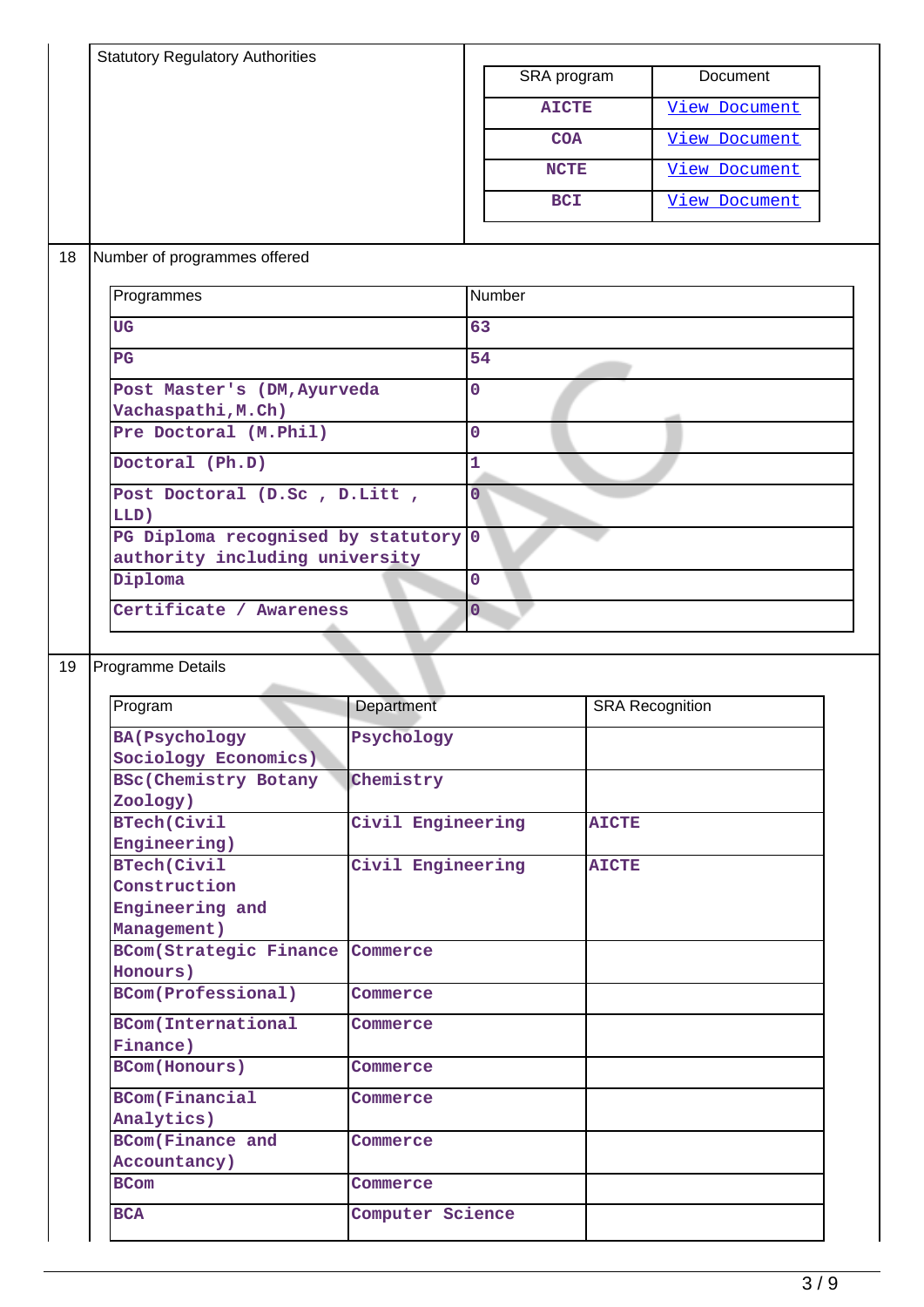| <b>BSc(Computer Science</b>             | Computer Science        |              |
|-----------------------------------------|-------------------------|--------------|
| Mathematics                             |                         |              |
| Electronics)                            |                         |              |
| <b>BSc(Computer science</b>             | Computer Science        |              |
| Mathematics                             |                         |              |
| Statistics)                             |                         |              |
| <b>BSc(Data Science)</b>                | Computer Science        |              |
| BA (Economics Honours)                  | Economics               |              |
| <b>BA(Economics Media</b>               | Economics               |              |
| Studies and Political                   |                         |              |
| Science)                                |                         |              |
| <b>BA(Economics Political Economics</b> |                         |              |
| Science and Sociology)                  |                         |              |
| <b>BSc(Economics and</b>                | Economics               |              |
| Analytics)                              |                         |              |
| <b>BSc (Economics Honours)</b>          | Economics               |              |
| <b>BSc(Economics</b>                    | Economics               |              |
| Mathematics and                         |                         |              |
| Statistics)                             |                         |              |
| BEd                                     | Education               | <b>NCTE</b>  |
| <b>BTech(Electrical and</b>             | Electrical And          | <b>AICTE</b> |
| Electronics                             | Electronics             |              |
| Engineering)                            | Engineering             |              |
| BA(Liberal Arts)                        | English And Cultural    |              |
|                                         | Studies                 |              |
| <b>BA(English Honours)</b>              | English And Cultural    |              |
|                                         | <b>Studies</b>          |              |
| BA(English Political                    | English And Cultural    |              |
| Science History)                        | <b>Studies</b>          |              |
| <b>BA(History Economics</b>             | International Studies   |              |
| and Political science)                  | Political Science And   |              |
|                                         | History                 |              |
| BHM                                     | <b>Hotel Management</b> | <b>AICTE</b> |
| <b>BA LLB(Honours)</b>                  | Law                     | <b>BCI</b>   |
| <b>BBA LLB(Honours)</b>                 | Law                     | <b>BCI</b>   |
| <b>BSc(Biotechnology</b>                | Life Sciences           |              |
| Chemistry Botany)                       |                         |              |
| <b>BSc(Biotechnology</b>                | Life Sciences           |              |
| Chemistry Zoology)                      |                         |              |
| <b>BTech(Automobile</b>                 | Mechanical And          | <b>AICTE</b> |
| Engineering)                            | Automobile Engineering  |              |
| <b>BTech(Mechanical</b>                 | Mechanical And          | <b>AICTE</b> |
| Engineering)                            | Automobile Engineering  |              |
| <b>BTech(Robotics and</b>               | Mechanical And          | <b>AICTE</b> |
| Mechatronics)                           | Automobile Engineering  |              |
| BA(Communication and                    | Media Studies           |              |
| Media English                           |                         |              |
| Psychology)                             |                         |              |
| BA(Journalism Honours)                  | Media Studies           |              |
| <b>BA(Journalism</b>                    | Media Studies           |              |
| psychology English)                     |                         |              |
| <b>BA(Music Psychology</b>              | Performing Arts         |              |
|                                         |                         |              |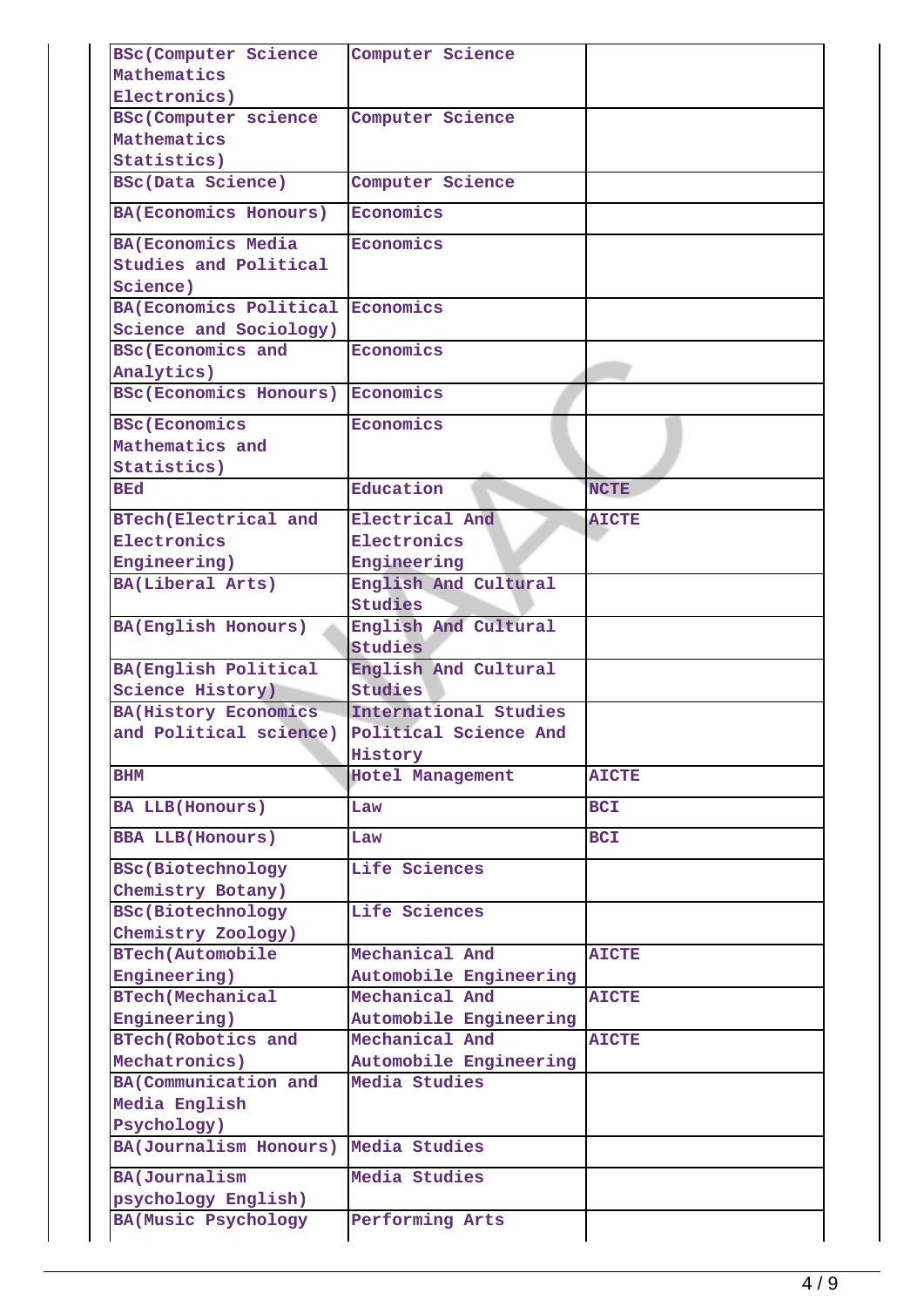| English)                      | Theatre Studies And    |              |
|-------------------------------|------------------------|--------------|
|                               | Music                  |              |
| <b>BA(Performing Arts</b>     | Performing Arts        |              |
| English Psychology)           | Theatre Studies And    |              |
|                               | Music                  |              |
| <b>BA(Theatre Studies</b>     | Performing Arts        |              |
| English Psychology)           | Theatre Studies And    |              |
|                               | Music                  |              |
| BA(Philosophy)                | Philosophy And         |              |
|                               | Theology               |              |
| <b>BSc(Physics Chemistry</b>  | Physics And            |              |
| Mathematics)                  | Electronics            |              |
| <b>BSc(Physics</b>            | Physics And            |              |
| Mathematics                   | Electronics            |              |
| Electronics)                  |                        |              |
| <b>BArch</b>                  | Architecture           | <b>COA</b>   |
|                               |                        |              |
| <b>BA(Psychology</b>          | Psychology             |              |
| Sociology English)            |                        |              |
| <b>BSc(Psychology</b>         | Psychology             |              |
| Honours)                      |                        |              |
| <b>BTech(Electronics and</b>  | Electronics And        | <b>AICTE</b> |
| Communication                 | Communication          |              |
| Engineering)                  | Engineering            |              |
| <b>BTech(Electronics and</b>  | Electronics And        | <b>AICTE</b> |
| Computer Engineering)         | Communication          |              |
|                               | Engineering            |              |
| <b>BTech(Computer Science</b> | Computer Science And   | <b>AICTE</b> |
|                               |                        |              |
| and Engineering)              | Information Technology |              |
| <b>BTech(Computer Science</b> | Computer Science And   | <b>AICTE</b> |
| and Engineering IOT)          | Information Technology |              |
| <b>BTech(Information</b>      | Computer Science And   | <b>AICTE</b> |
| Technology)                   | Information Technology |              |
| <b>BBA(Decision science)</b>  | <b>Business And</b>    |              |
|                               | Management             |              |
| BSc(Data Science and          | Computer Science       |              |
| Artificial                    |                        |              |
| Intelligence)                 |                        |              |
| <b>BTech(Computer Science</b> | Computer Science And   | <b>AICTE</b> |
| and Engineering               | Information Technology |              |
| Artificial Engineering        |                        |              |
| and Machine Learning)         |                        |              |
| <b>BTech(Computer Science</b> | Computer Science And   | <b>AICTE</b> |
| and Engineering Data          | Information Technology |              |
| Science)                      |                        |              |
| <b>BBA</b>                    | <b>Business And</b>    |              |
|                               | Management             |              |
| <b>BBA</b> (Business          | <b>Business And</b>    |              |
| Analytics)                    | Management             |              |
| <b>BBA(Finance and</b>        | <b>Business And</b>    |              |
| accountancy)                  | Management             |              |
| <b>BBA(Finance and</b>        | <b>Business And</b>    |              |
| International                 |                        |              |
|                               | Management             |              |
| <b>Business)</b>              |                        |              |
| <b>BBA(FinTech Honours)</b>   | <b>Business And</b>    |              |
|                               | Management             |              |
|                               |                        |              |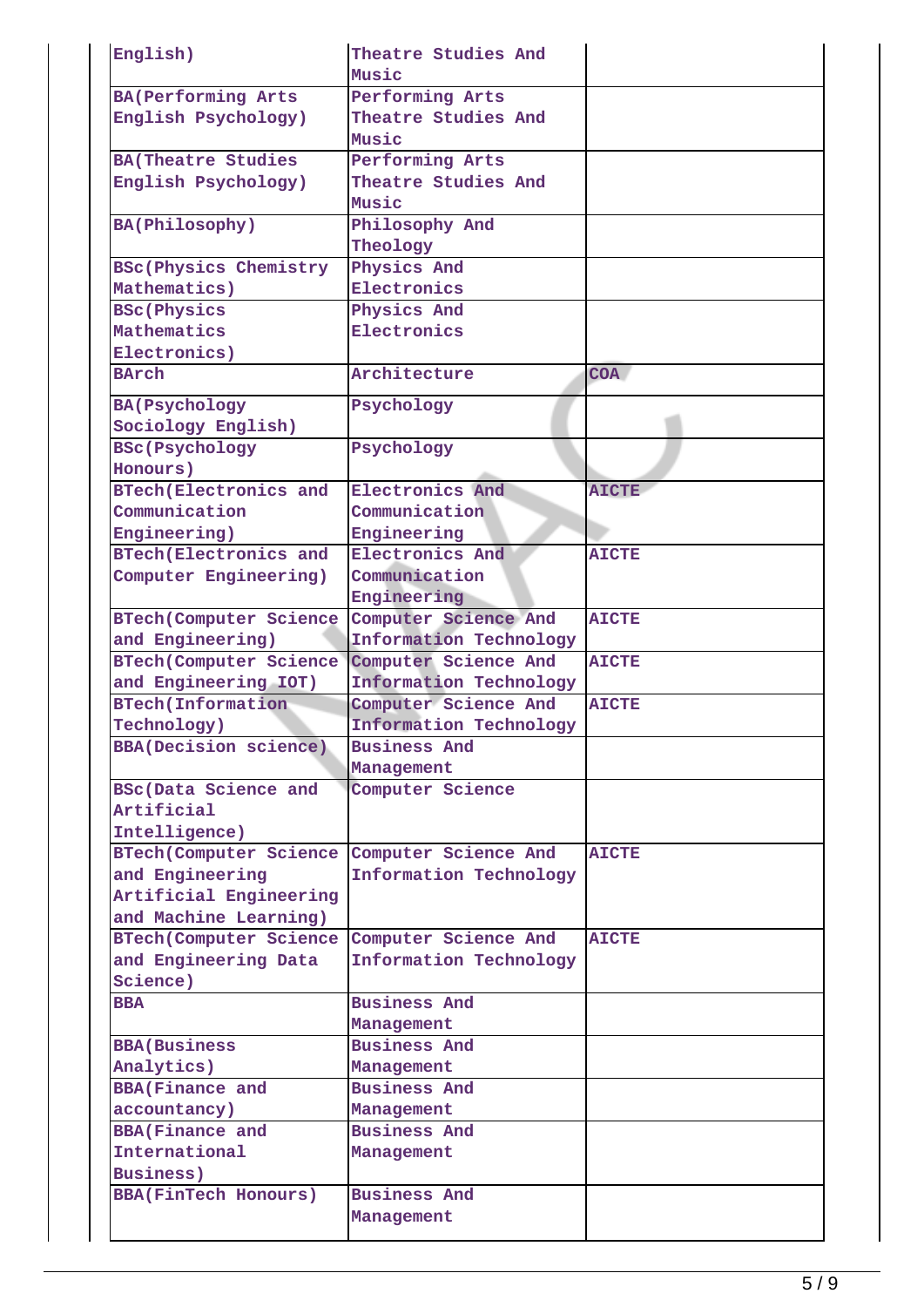| <b>BBA(Honours)</b>            | <b>Business And</b>    |              |
|--------------------------------|------------------------|--------------|
|                                | Management             |              |
| <b>BBA</b> (Tourism and Travel | <b>Business And</b>    |              |
| Management)                    | Management             |              |
| MA(Public Policy)              | International Studies  |              |
|                                | Political Science And  |              |
|                                | History                |              |
| MA(Religion)                   | Philosophy And         |              |
|                                | Theology               |              |
| MSc(Clinical Psycho            | Psychology             |              |
| Oncology)                      |                        |              |
| LLM(Constitutional and         | Law                    |              |
| Administrative Law)            |                        |              |
| LLM(Corporate and              | Law                    |              |
| Commercial Law)                |                        |              |
| LLM(Intellectual               | Law                    |              |
| Property and Trade             |                        |              |
| Law)                           |                        |              |
| MA(Applied Sociology)          | Sociology And Social   |              |
|                                | Work                   |              |
| MSW(Clinical and               | Sociology And Social   |              |
| Community Practice)            | Work                   |              |
| <b>MBA(Executive)</b>          | <b>Business And</b>    | <b>AICTE</b> |
|                                | Management             |              |
| <b>MBA</b>                     | <b>Business And</b>    | <b>AICTE</b> |
|                                | Management             |              |
| <b>MTTM</b>                    | <b>Business And</b>    |              |
|                                | Management             |              |
| MSc(Botany)                    | Life Sciences          |              |
| MSc(Chemistry)                 | Chemistry              |              |
| MSc(Biotechnology)             | Life Sciences          |              |
| MSc(Zoology)                   | Life Sciences          |              |
| Mtech (Structural              | Civil Engineering      | <b>AICTE</b> |
| Engineering)                   |                        |              |
| MSc(Mathematics)               | Mathematics            |              |
| Mtech (Machine Design)         | Mechanical And         | <b>AICTE</b> |
|                                | Automobile Engineering |              |
| <b>MSW(Human Resource</b>      | Sociology And Social   |              |
| Management and                 | Work                   |              |
| Development)                   |                        |              |
| MSc(Statistics)                | Statistics             |              |
| Mtech (Communication           | Electronics And        | <b>AICTE</b> |
| Systems)                       | Communication          |              |
|                                | Engineering            |              |
| MA (Media and                  | Media Studies          |              |
| Communication Studies)         |                        |              |
| MSc (Economics and             | Economics              |              |
| Analytics)                     |                        |              |
| <b>MCom</b>                    | Commerce               |              |
| MCom(International             | Commerce               |              |
| Finance)                       |                        |              |
| MSc(Actuarial Science)         | Commerce               |              |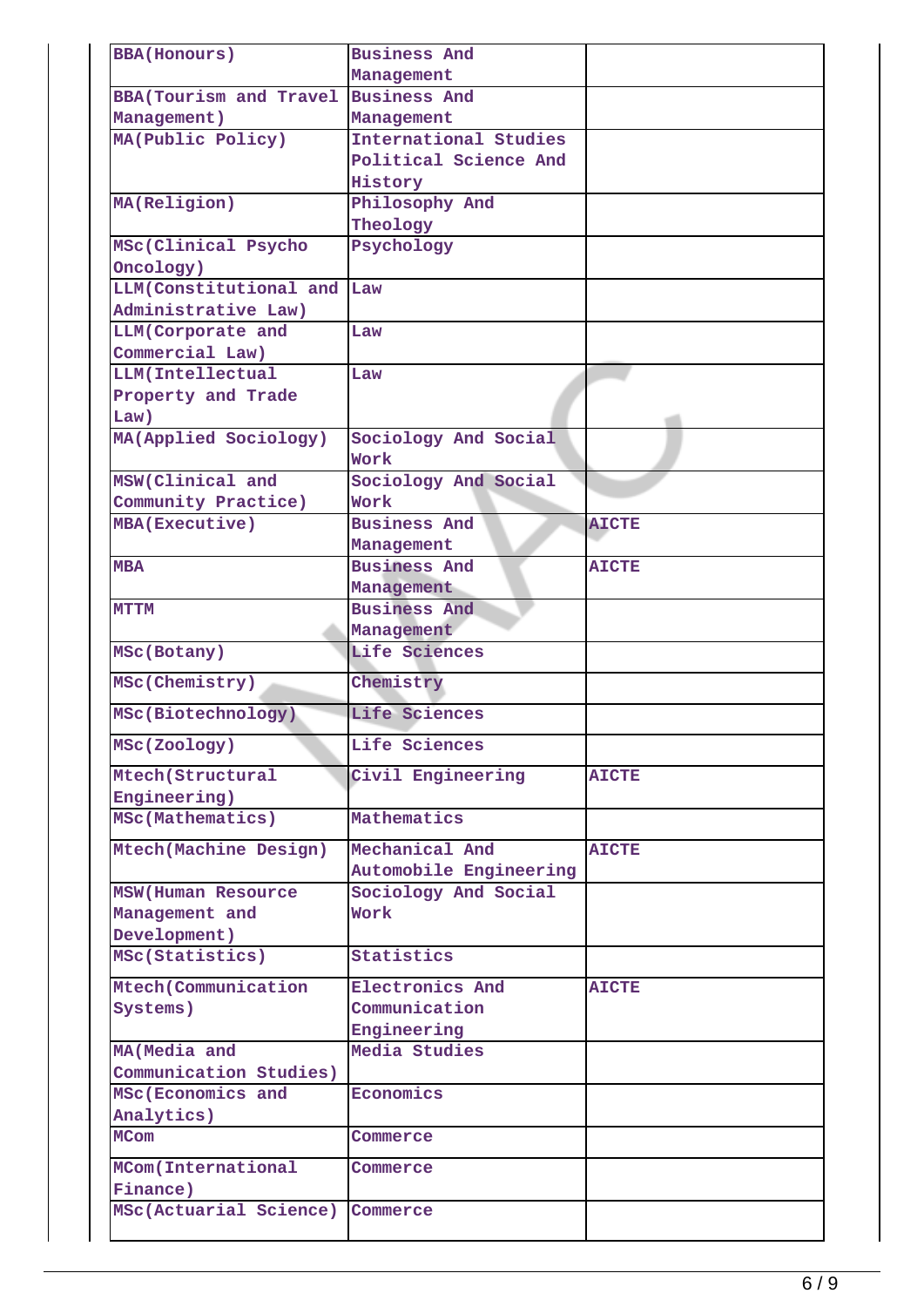| MSc(Innovation and        | Commerce               |              |
|---------------------------|------------------------|--------------|
| Entrepreneurship)         |                        |              |
| MSc(Strategic             | Commerce               |              |
| Management)               |                        |              |
| MSc(Forensic Science)     | Life Sciences          |              |
| Mtech (Computer Science   | Computer Science And   | <b>AICTE</b> |
| and Engineering)          | Information Technology |              |
| Mtech (Information        | Computer Science And   | <b>AICTE</b> |
| Technology)               | Information Technology |              |
| MSc(Neuropsychology)      | Psychology             |              |
| <b>MCA</b>                | Computer Science       |              |
| MSc(Computer Science      | Computer Science       |              |
| and Applications)         |                        |              |
| MSc(Data Analytics)       | Computer Science       |              |
| MSc(Data Science)         | Computer Science       |              |
| MSc(Psychology Health     | Psychology             |              |
| and Wellbeing)            |                        |              |
| MA (Counselling and       | Philosophy And         |              |
| Spirituality)             | Theology               |              |
| MSc(Finance and           | Commerce               |              |
| Analytics)                |                        |              |
| MSc(Physics)              | Physics And            |              |
|                           | Electronics            |              |
| MArch                     | Architecture           | <b>COA</b>   |
| <b>MA(Performing</b>      | Performing Arts        |              |
| ArtsBharathanatyam)       | Theatre Studies And    |              |
|                           | Music                  |              |
| MA(Applied Economics)     | Economics              |              |
| MA(Economics)             | Economics              |              |
| MSc(Behavioural           | Psychology             |              |
| Science)                  |                        |              |
| MSc(Educational           | Psychology             |              |
| Psychology)               |                        |              |
| Mtech (Power Systems)     | Electrical And         | <b>AICTE</b> |
|                           | Electronics            |              |
|                           | Engineering            |              |
| MSc(Psychology            | Psychology             |              |
| Clinical)                 |                        |              |
| MSc(Psychology            | Psychology             |              |
| Counselling)              |                        |              |
| <b>MSc(Human Resource</b> | Psychology             |              |
| Development)              |                        |              |
| MA (English and           | English And Cultural   |              |
| Cultural Studies)         | <b>Studies</b>         |              |
| MA (English and           | English And Cultural   |              |
| Communication Studies)    | Studies                |              |
| MSc(Sustainable           | Psychology             |              |
| Development)              |                        |              |
| MA (International         | International Studies  |              |
| Studies)                  | Political Science And  |              |
|                           | History                |              |
| PhD or DPhil              | Centre For Research    |              |
|                           |                        |              |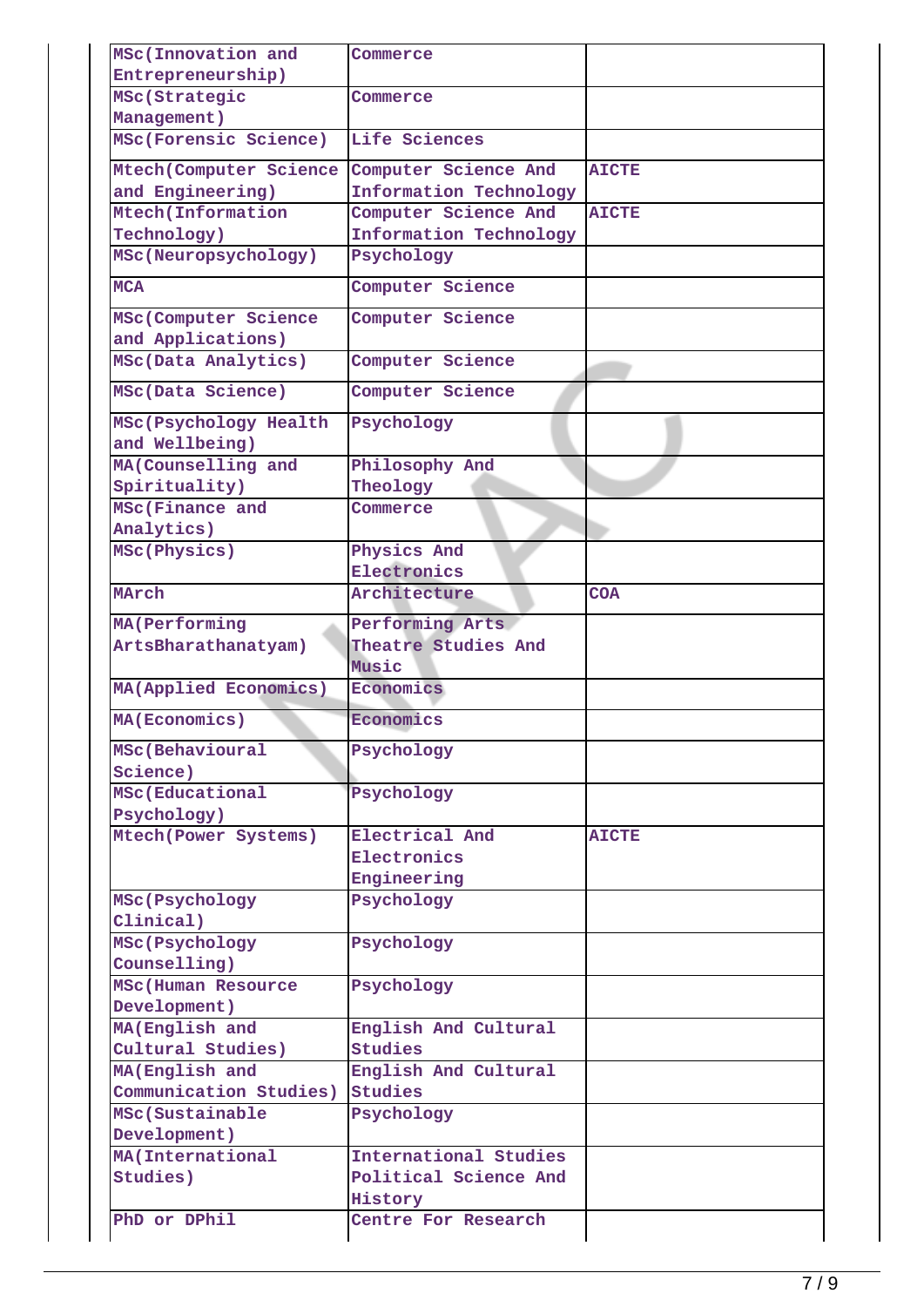| Male                          | Female                                                                                         | Transgender                                          | Total                                                                                                      |
|-------------------------------|------------------------------------------------------------------------------------------------|------------------------------------------------------|------------------------------------------------------------------------------------------------------------|
| 663                           | 489                                                                                            | $\mathbf 0$                                          | 1152                                                                                                       |
| 16                            | 6                                                                                              |                                                      | 22                                                                                                         |
|                               | Number of Non-Teaching Staff by employment status (permanent / temporary) and by gender        |                                                      |                                                                                                            |
| Male                          | Female                                                                                         | Transgender                                          | Total                                                                                                      |
| 518                           | 416                                                                                            | $\overline{0}$                                       | 934                                                                                                        |
|                               | Number of Students on roll by gender                                                           |                                                      |                                                                                                            |
| Male                          | Female                                                                                         | Transgender                                          | Total                                                                                                      |
| 13114                         | 12515                                                                                          | 0                                                    | 25629                                                                                                      |
| Date of establishment of IQAC |                                                                                                | 5.Anti-ragging Committee<br>6.OBC Cell<br>03/11/2003 | 4. Internal Compliant Committee                                                                            |
|                               | The minutes of IQAC meeting and Action Taken<br>Report should be uploaded on the institutional | Date                                                 |                                                                                                            |
|                               |                                                                                                |                                                      | <b>View Document</b>                                                                                       |
| website.                      |                                                                                                | 19/02/2021                                           |                                                                                                            |
|                               | Date of submission of AQARs of last 4 years to                                                 |                                                      | https://christunivers<br>ity.in/uploads/userfi<br>les/19-02-2021(1).pdf                                    |
| <b>NAAC</b>                   |                                                                                                | Date                                                 | <b>View Document</b>                                                                                       |
|                               |                                                                                                | 26/06/2021                                           | https://christunivers<br>ity.in/uploads/userfi<br>les/AOAR%202018-19.pd                                    |
|                               |                                                                                                | 29/12/2018                                           | https://christunivers<br>ity.in/uploads/userfi<br>les/AQAR%202017-18.pd                                    |
|                               |                                                                                                | 13/06/2021                                           | f<br>https://christunivers<br>ity.in/uploads/userfi<br>les/2016_17%20AOAR%20<br>Report%20Submitted.pd<br>f |